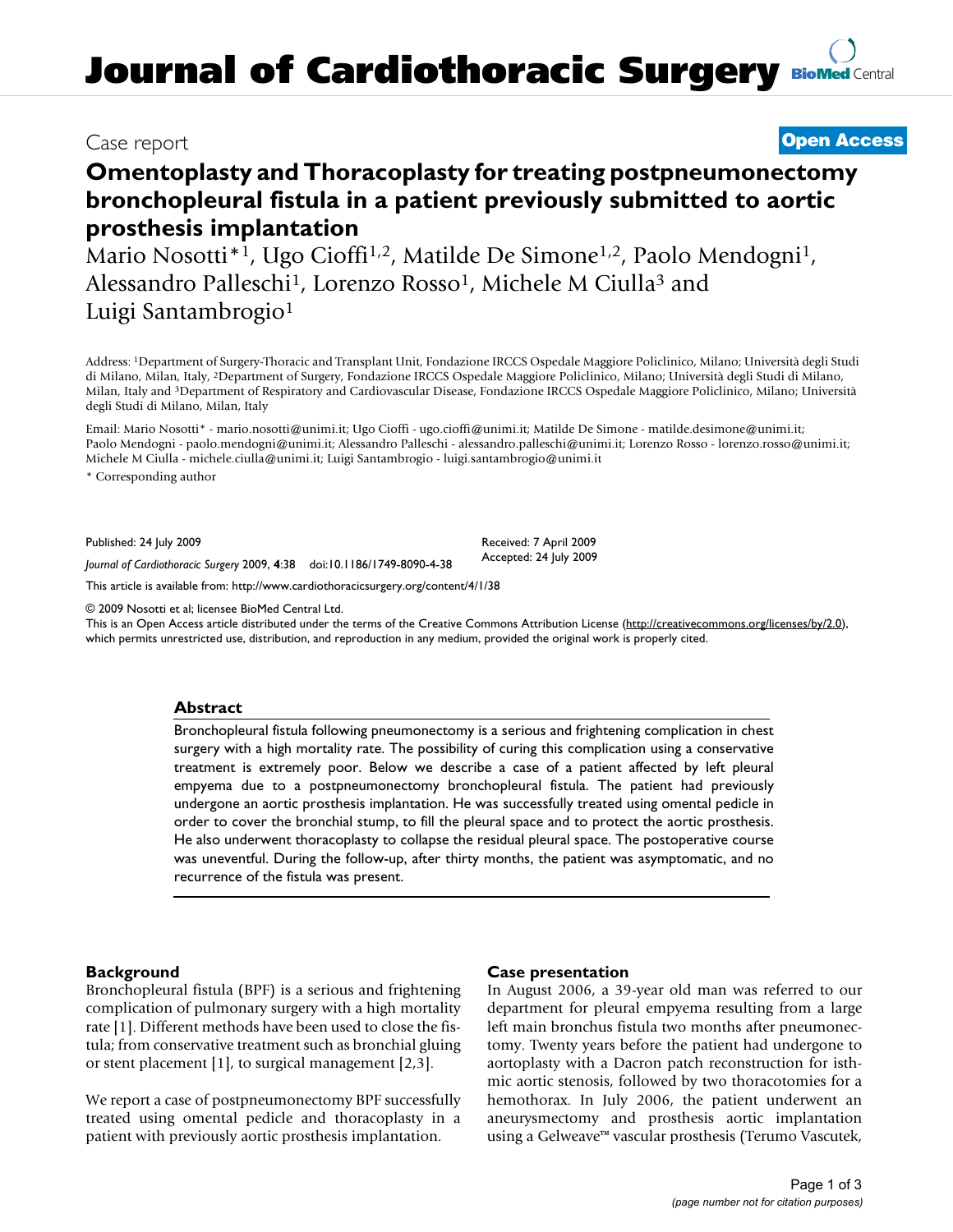Renfrewshire, Scotland, UK) for isthmic aortic aneurysm at the Department of vascular surgery of another hospital. During the operation a left pneumonectomy was undertaken for uncontrolled bleeding drug induced. In the early postoperative period the patient was submitted to two additional re-thoracotomies for serious recurrent left hemothorax. A few days later, the patient presented with fever, chills, malaise, leucocytosis, and purulent pleural fluid from the chest tube due to empyema secondary to the bronchopleural fistula. The patient was transferred to our department. A flexible bronchoscopy revealed the palsy of the left vocal cord due to recurrent laryngeal nerve injury, and a large dehiscence of the left main bronchial stump in the medial portion. A chest CT scan revealed a left empyema and the hyperinflation of the right lung (fig. 1). Firstly, we tried to treat the fistula conservatively using endobronchial apposition of biological glue, and daily pleural antibiotic irrigation until the microbiological assays on pleural fluid became negative. As the patient's general condition had improved, we decided to carry out a surgical treatment. The greater omentum was mobilized from the greater curve of the stomach, through a median laparotomy supported by the left gastroduodenal artery. Subsequently, a left posterolateral thoracotomy was performed. The bronchial stump showed almost complete dehiscence. After the removal of infected and necrotic tissue using sharp debridement and pulsed lavage, the pleural space was filled with antibiotic solution, and the well vascularized pedicle of the greater omentum was transposed into the left hemithorax through the central tendon of the diaphragm. The omental flap was fixed onto the bronchial stump using interrupted sutures and biological glue. Subsequently, we performed a thoracoplasty by resection from the 3rd to the 8th rib. The collapse of the chest wall, including the parietal pleura and intercostal muscles, led to a complete and well-made obliteration of the residual pleural space. A chest tube and a subcutaneous drainage were placed and the thoracic incision was sutured. Finally, an abdominal aspirative drainage was inserted and the laparotomy was closed.

The postoperative course was uneventful and the patient was discharged in general good condition 21 days after surgery. A flexible bronchoscopy revealed no recurrence of bronchopleural fistula at 6 and 12 months. A CT, carried out at the same time, showed a complete obliteration of the residual pleural space (fig. 2). After thirty months follow-up no recurrence of the fistula was present.

# **Conclusion**

Drainage of the infected pleural space, antibiotics to treat infection, and accurate clearance of secretions from the remaining lung should be the initial treatment modality in Stage 1 disease [4,5]. Once the infection is under control, several surgical techniques can be considered in order to cure BPF ranging from omentoplasty, pedicled pericardial fat or pleural flap, myoplasty, thoracoplasty [5]. In our patient we considered the omentoplasty to cover the bronchial stump and to protect the aortic prosthesis, and thoracoplasty to collapse the left pleural space and to control the underlying inflammatory process.

In complex subset we believe that omentoplasty is a reliable approach when attempting to close bronchopleural fistula as also reported by other authors [2,3], since the omentum has the ability to function in the established



# Figure 1

**Axial CT scan (window setting) shows air-liquid level and bronchopleural fistula (white arrows)**. The aortic prosthesis is covered by purulent pleural fluid (black arrow).